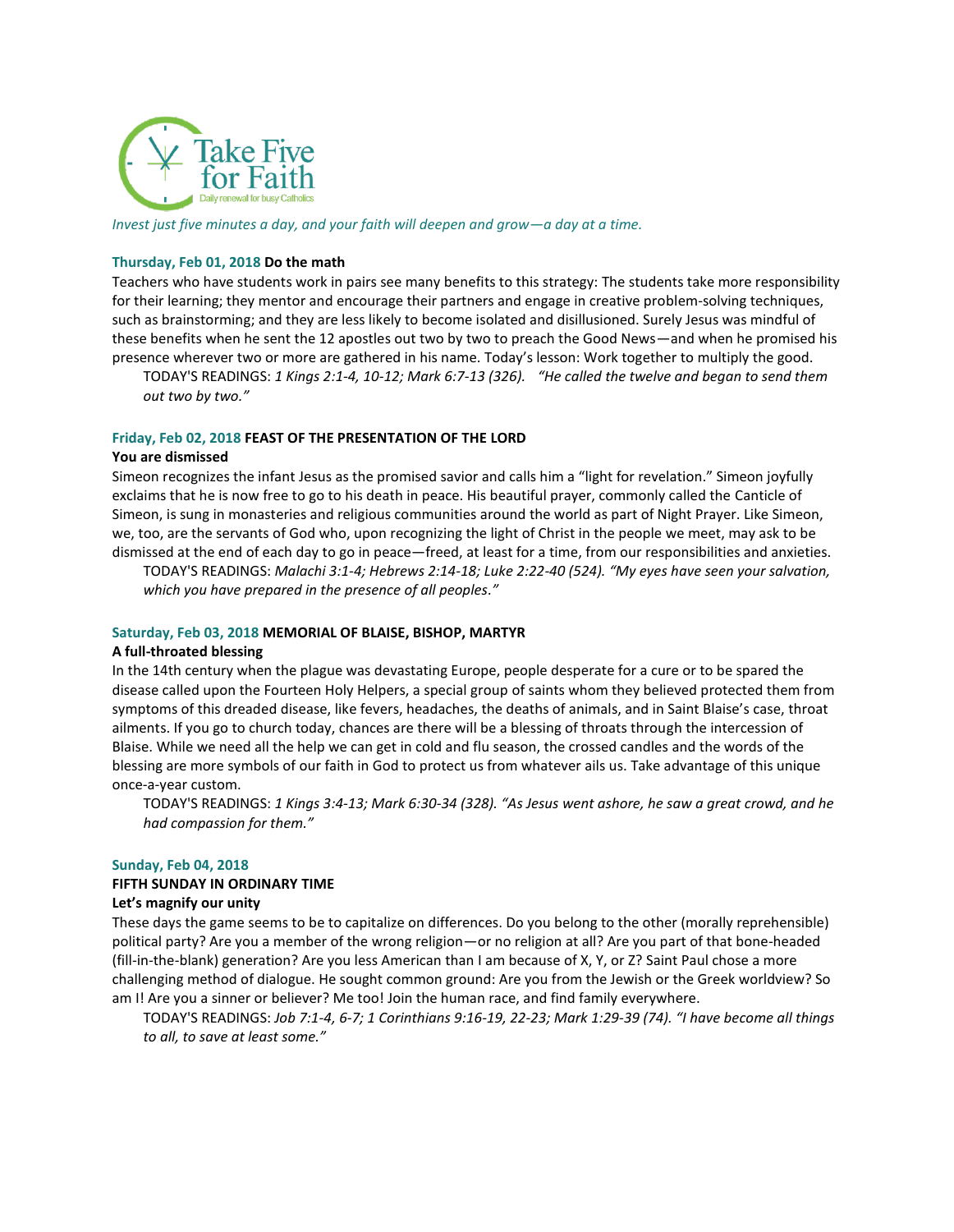#### **Monday, Feb 05, 2018**

# **MEMORIAL OF AGATHA, VIRGIN, MARTYR**

# **Inner peace be with you**

It's stories like that of Agatha, a young virgin from Sicily (d. 251) who was tortured by having her breasts cut off, that make following in the footsteps of the saints seem so, well, horrible. But what's often missing from popular accounts of the lives of saints is their ability to find God, and therefore joy, in all things—including those experiences that an observer might consider unbearable. Today as we contemplate our own voluntary deprivations during the upcoming season of Lent, we can glimpse the inner peace that conquers hardship when our intention is, as Agatha put it, that "Christ possess alone all that I am."

TODAY'S READINGS: *1 Kings 8:1-7, 9-13; Mark 6:53-56 (329). "They . . . began to bring in the sick on mats to wherever they heard he was."*

#### **Tuesday, Feb 06, 2018**

#### **MEMORIAL OF PAUL MIKI AND COMPANIONS, MARTYRS Give your all**

Japanese-born Paul Miki (1562-97) was baptized at age 5. A man of his culture with a profound knowledge of Buddhism, he made an effective and affectionate preacher among the Japanese. When his fellow Jesuits were expelled from Japan, he remained and was eventually crucified with 25 others in Nagasaki. For each generation of Christians the demands of faith and the promises of Christ remain the same: Love God and love one another and you will live in love eternally.

TODAY'S READINGS: *1 Kings 8:22-23, 27-30; Mark 7:1-13 (330). "You disregard God's commandment but cling to human tradition."*

# **Wednesday, Feb 07, 2018**

#### **What's for break-fast?**

With the season of Lent and its practice of fasting arriving next week, it's a little puzzling to remember that Jesus was a great *breaker* of fasts and violator of religious food rules—that was one thing that got him into trouble with the authorities. His followers gathered grain on the Sabbath because they were hungry. He ate with sinners and outcasts. He simply *did not follow the rules*, but for a purpose: to show how the rules should not control but rather serve to bring a person into a more loving relationship with God and neighbor. What makes a person holy is not external observance but internal faith and love, which leads to right behavior.

TODAY'S READINGS: *1 Kings 10:1-10; Mark 7:14-23 (331). "Everything that goes into a person from outside cannot defile . . . . But what comes out of the man, that is what defiles."*

# **Thursday, Feb 08, 2018**

### **MEMORIAL OF JEROME EMILIANI**

#### **Let the children come**

Born into a noble family, Jerome Emiliani (1481-1537) led the life of a carefree and dissolute soldier. After being captured and imprisoned, however, he underwent a conversion. Upon release he began devoting his resources to overseeing the educations of his nephews and caring for the sick and poor. Eventually he dedicated himself to abandoned children, of whom he is now the patron saint. Jerome helps us to remember that unwanted children are all around us, and that all children need care and support.

TODAY'S READINGS: *1 Kings 11:4-13; Mark 7:24-30 (332). "Sir, even the dogs under the table eat the children's crumbs."*

#### **Friday, Feb 09, 2018**

#### **Embody mercy**

Abraham Maslow's hierarchy of needs is a theory in psychology that proposes that human beings must have their basic physical and emotional needs met before they can realize their fullest potential. Catholics are expected to help others satisfy those needs through the corporal and spiritual works of mercy, which include feeding the hungry, sheltering the homeless, and visiting the sick as well as teaching those who lack education, forgiving offenses willingly, and comforting the afflicted. Through works of mercy the world gets closer to reaching its fullest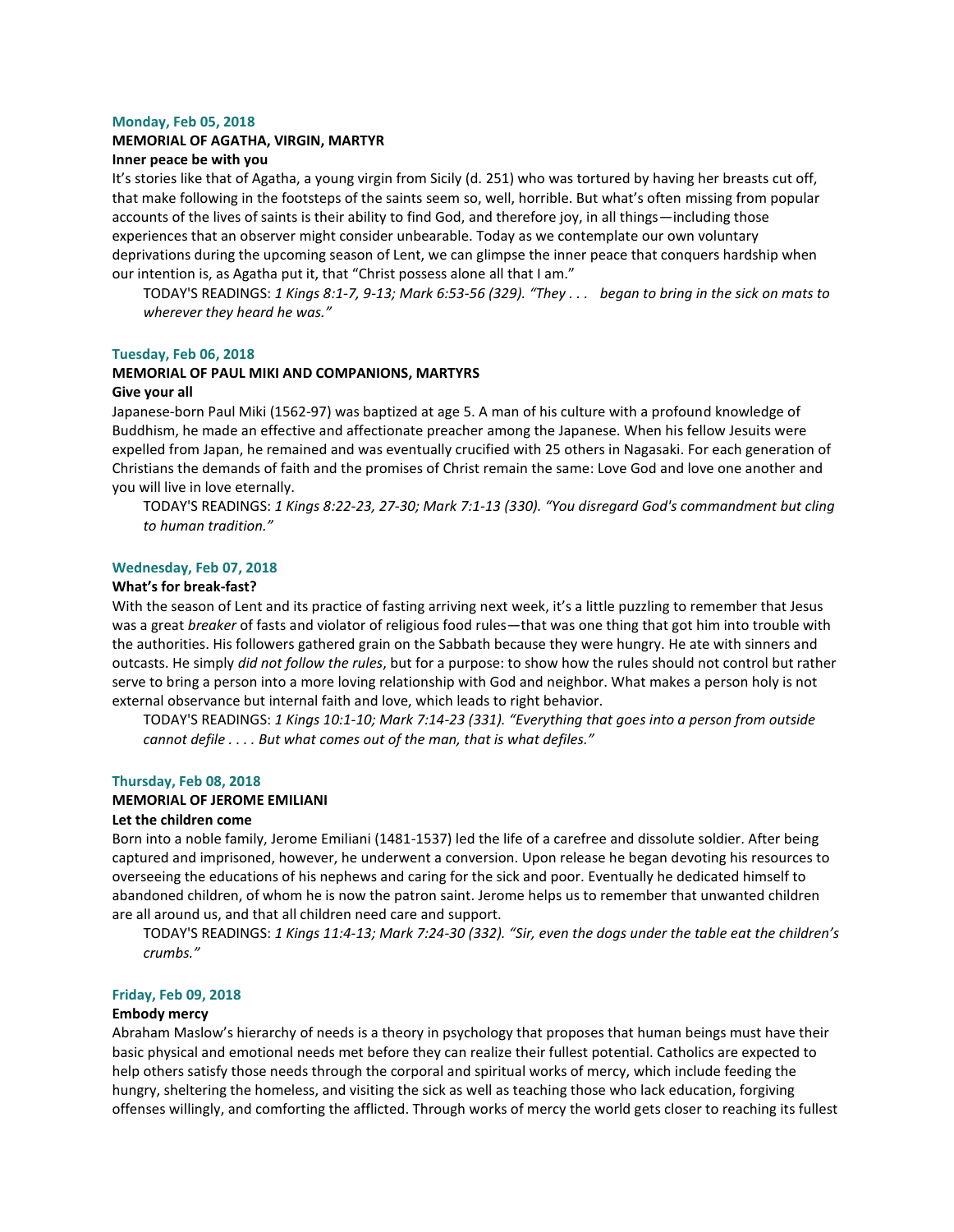potential. Let's all get to work!

TODAY'S READINGS: *1 Kings 11:29-32; 12:19; Mark 7:31-37 (333). "He makes the deaf hear and the mute speak."*

# **Saturday, Feb 10, 2018**

#### **MEMORIAL OF SCHOLASTICA, VIRGIN Devote yourself from beginning to end**

We know few facts about Saint Scholastica: She lived in Italy in the fifth and sixth centuries, was the sister of Saint Benedict, became a nun and a prioress, and helped found Benedictine monasticism. Yet, thanks to two brief comments by Saint Gregory the Great, we know volumes about *how* she lived her life. Of her childhood Gregory wrote: "She was devoted to God from a very early age," and a few paragraphs later he added that when she died "her soul ascended into heaven in the likeness of a dove." Though seemingly innocuous, these comments are like bookends of Scholastica's existence and give us a sense of the rich content of her biography. As you think about your life's journey, what do your bookends look like?

TODAY'S READINGS: *1 Kings 12:26-32; 13:33-34; Mark 8:1-10 (334). "My heart is moved with pity for the crowd."*

#### **Sunday, Feb 11, 2018**

# **SIXTH SUNDAY IN ORDINARY TIME**

# **Walk into the desert**

Fans of Maria Muldaur recall the song "Midnight at the Oasis" and its incongruous line about sneaking off to a desert frolic amid the cacti. Ouch! A better reason to head out to the desert is to drink from the still and empty silence. It's one of those thin places where the veil between you and God becomes rapidly transparent. But you don't need arid terrain to meet your Maker. Find some local still space and visit there often.

TODAY'S READINGS: *Leviticus 13:1-2, 44-46; 1 Corinthians 10:31—11:1; Mark 1:40-45 (77). "[Jesus] remained outside in deserted places, and people kept coming to him from everywhere."*

#### **Monday, Feb 12, 2018**

# **Time to go to trial**

Everyone experiences difficulties at some point in their lives. No matter how fortunate a person may be, going a lifetime without adversity is next to impossible. The early church from time to time went through trials of a different sort: hostility, persecution, and the general tension of living in a world that did not share its beliefs. These days there is still friction between a life of faith and an increasingly skeptical world. The response of some is to condemn that world rather than engage it. On this score, however, contemporary Christians can learn from the first ones, who saw in trials the opportunity to grow in virtue and develop their faith.

TODAY'S READINGS: *James 1:1-11; Mark 8:11-13 (335). "Consider it all joy, my brothers and sisters, when you encounter various trials."*

### **Tuesday, Feb 13, 2018**

#### **Rise up in faith**

As any baker can tell you, a small amount of leaven—yeast—goes a long way, working its effect on a much larger mass of dough. For this reason Jews of Jesus' age saw the fermentation process brought on by leaven as a metaphor for a corrupting influence, something that in excess was in danger of overflowing its container. Jesus warned his disciples to be on guard against the "leaven" of leaders—religious or political—who sought to manipulate the people by exercising authority beyond proper boundaries. Jesus had a healthy skepticism about authority not grounded in humility and respect. And that's a wise attitude, history teaches us.

TODAY'S READINGS: *James 1:12-18; Mark 8:14-21 (336). "Guard against the leaven of the Pharisees and the leaven of Herod."*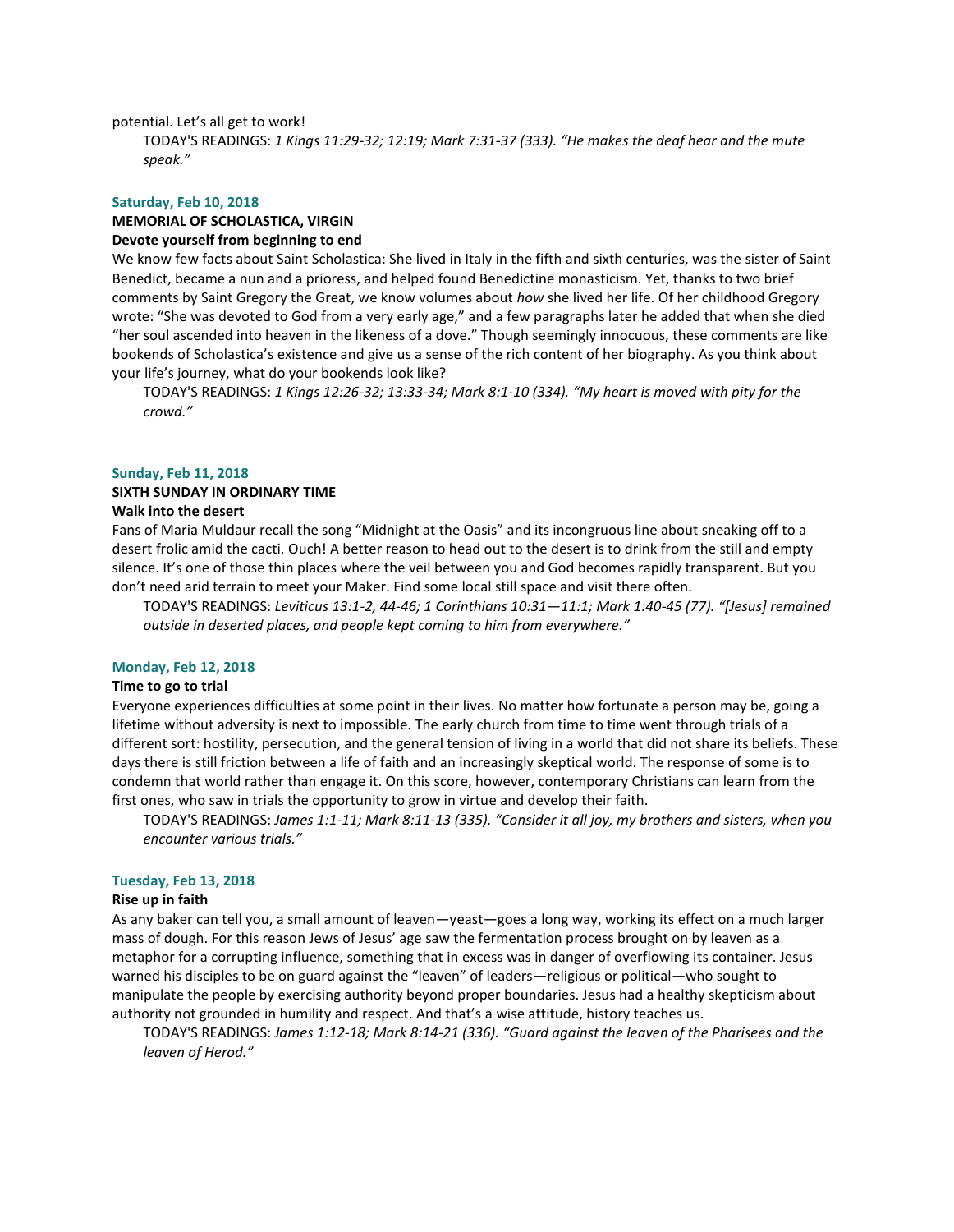#### **Wednesday, Feb 14, 2018**

#### **ASH WEDNESDAY; DAY OF FAST AND ABSTINENCE**

#### **A day for lovers of mercy and kindness**

From the time many of us were kids, our Lenten practice began with giving something up. This is the core of an ancient tradition of fasting, prayer, and almsgiving. In the words of fifth-century Doctor of the church Peter Chrysologus: "When you fast, see the fasting of others. If you want God to know you are hungry, know that another is hungry. If you hope for mercy, show mercy. If you look for kindness, show kindness. If you want to receive, give. . . . Let us use fasting to make up for what we have lost by despising others."

TODAY'S READINGS: *Joel 2:12-18; 2 Corinthians 5:20—6:2; Matthew 6:1-6, 16-18 (219). "And when you fast, do not look dismal, like the hypocrites who show others they are fasting."*

#### **Thursday, Feb 15, 2018**

# **THURSDAY AFTER ASH WEDNESDAY**

# **Discernment is a gift**

Some multiple-choice questions require no research whatsoever. When Moses sets life and death before the people and asks them to choose, the right answer is not obscure. When he likewise offers them blessings and curses, we know for sure which we would prefer. So why does human history so often swerve into the "death and curses" lane anyway? Because these options don't always come with truthful labels. Death-dealing situations arrive disguised as necessary evils, and curse-laden choices are sugarcoated with false promises. Discerning the true nature of things requires the Holy Spirit's guidance.

TODAY'S READINGS: *Deuteronomy 30:15-20; Luke 9:22-25 (220). "Today I have set before you life and death, blessings and curses."*

#### **Friday, Feb 16, 2018**

# **FRIDAY AFTER ASH WEDNESDAY; DAY OF FAST AND ABSTINENCE**

# **Be fast to offer assistance**

Lent is just getting under way, a good time to carefully consider one of its key traditions: *fasting*. What can fasting mean in our health-conscious culture? The fasting of Lent is not about eating less for its own sake. In the Book of Isaiah, God addresses the mistake of settling for the outward trappings of penance. "Is not this the fast that I choose: to loose the bonds of injustice, to undo the thongs of the yoke, to let the oppressed go free?" We're encouraged to fast by sharing our bread with the hungry and bringing the homeless into our own homes. Now that's some serious fasting!

TODAY'S READINGS: *Isaiah 58:1-9a; Matthew 9:14-15 (221). "Why do we and the Pharisees fast often, but your disciples do not fast?"*

#### **Saturday, Feb 17, 2018**

# **SATURDAY AFTER ASH WEDNESDAY; MEMORIAL OF THE SEVEN HOLY FOUNDERS OF THE SERVITE ORDER, RELIGIOUS**

# **How can I be of service?**

Imagine if seven of the leading citizens of New York, London, or Paris suddenly left it all behind and headed to the hills to dedicate their lives to God. That is how the Servite Order was founded in 13th-century Florence, a city flourishing with culture, trade, and political and religious intrigue. In 1240 seven noblemen of the city decided to withdraw from urban life to a solitary place for prayer and service of God. In their monastery they led a life of prayer, work, and silence while in the active apostolate they engaged in parish work, teaching, preaching, and other ministries. God calls all of us to service and prayer; at the end of the day, these are the actions that ennoble us all. How will you serve?

TODAY'S READINGS: *Isaiah 58:9b-14; Luke 5:27-32 (222). "Those who are healthy do not need a physician, but the sick do."*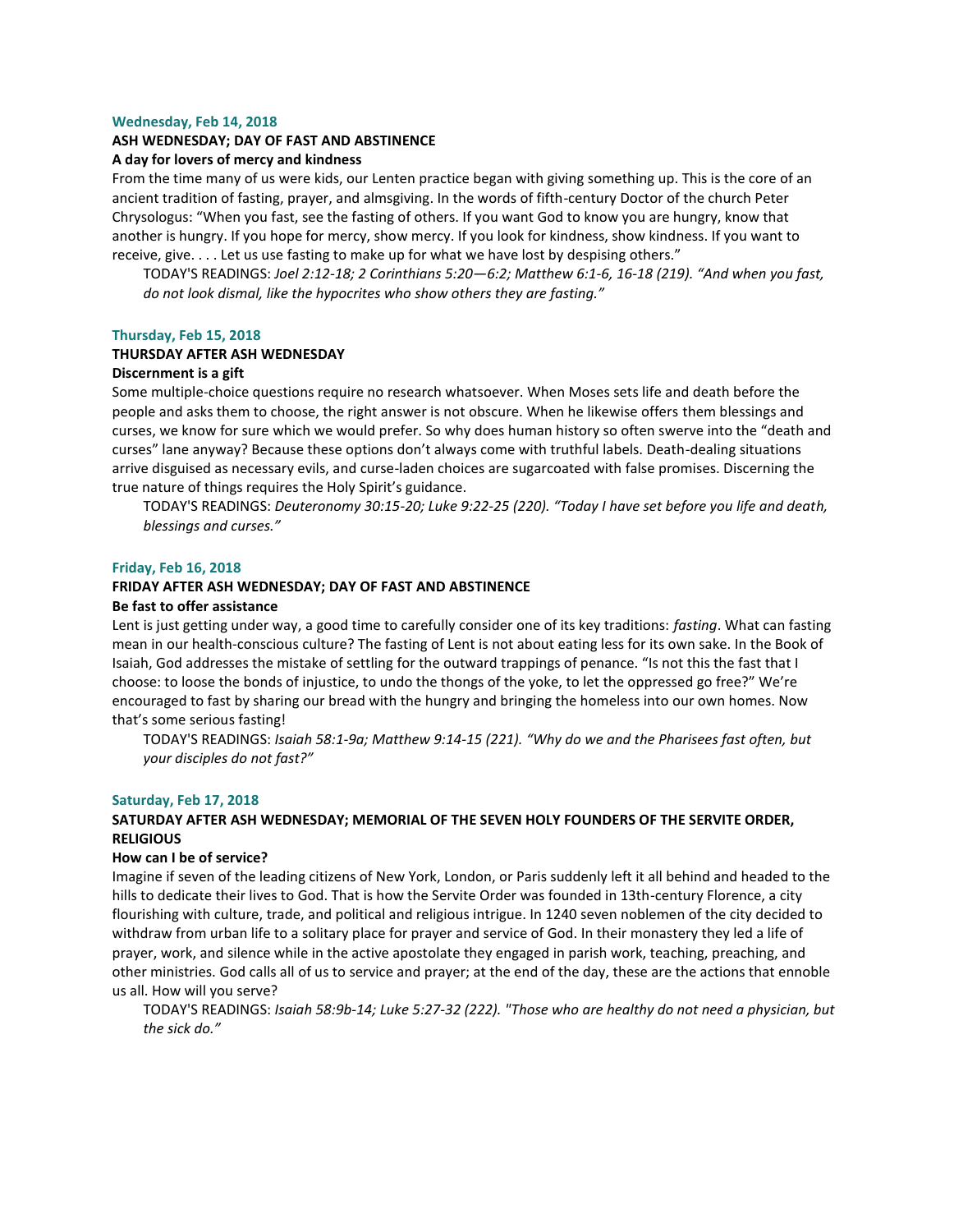#### **Sunday, Feb 18, 2018**

#### **FIRST SUNDAY OF LENT**

#### **Get outside your comfort zone this Lent**

The desert's a great place to encounter the Holy, as a long tradition of desert fathers and mothers attests. But the desert's a traditional place to make intimate acquaintance with your demons as well—which is another reason Jesus, and generations of his followers, made friends with cacti. It's also why we symbolically enter the Lenten desert each year, fasting, praying, and giving alms. We allow the normal lifestyle padding to wear a little thinner and feel our vulnerable spots with more clarity. Make a commitment this Lent to explore your limits. Bring an extra supply of humility!

TODAY'S READINGS: *Genesis 9:8-15; 1 Peter 3:18-22; Mark 1:12-15 (23). "The Spirit drove Jesus out into the desert, and he remained [there] . . . tempted by Satan."*

#### **Monday, Feb 19, 2018**

# **LENTEN WEEKDAY**

# **Root yourself in solidarity**

Jesus' core message—that we are one—is surely one of the great mysteries of existence. This truth is so hard to accept because our senses tell a different story: We are separate, different, and alone. We need an image to help us realize what our senses cannot. Picture the giant redwood trees of California: Did you know they only grow in groves? Moreover, each tree's roots extend and grasp the roots of the surrounding trees, forming a strong, interconnecting network that serves to nourish and sustain all of them equally. The next time you are tempted to think of someone as "the other," remember the redwood trees and their invisible, interlocking roots.

TODAY'S READINGS: *Leviticus 19:1-2, 11-18; Matthew 25:31-46 (224). "Amen, I say to you, what you did not do for one of these least ones, you did not do for me."*

#### **Tuesday, Feb 20, 2018**

# **LENTEN WEEKDAY**

#### **Turn it over**

One of the many advantages of memorized prayers such as the "Our Father" is that we can say them when we have no words of our own; we don't have to think. That's also one of their disadvantages: We don't have to think. In fact, we may have forgotten exactly what we are saying when we pray the "Our Father." For example, do we really mean, "Thy will be done?" or are there unspoken conditions attached: "Thy will be done—as long as it doesn't interfere with my carefully laid plans for my life"? To turn everything over to God is truly the only way to live without fear. It's what Jesus did; it's what we are called to do as well.

TODAY'S READINGS: *Isaiah 55:10-11; Matthew 6:7-15 (225). "This is how you are to pray: 'Our Father who art in heaven.' "*

#### **Wednesday, Feb 21, 2018**

### **MEMORIAL OF PETER DAMIEN, BISHOP, DOCTOR OF THE CHURCH**

# **Stick with what is priceless**

Peter Damien (1007-72) was a generous giver. But simony—the practice of buying spiritual offices or spiritual authority—was one kind of giving he detested. The activity was widespread in the medieval church and did great damage to the church's moral standing, so much so that Dante condemned those who practiced simony to the eighth circle of hell. Perhaps the venue largely has shifted from church to state—where we find corporate lobbyists and other influence-peddlers with lots of cash—but the sin remains the same. Damien would not be amused to see simony persist in any form, and neither should we.

TODAY'S READINGS: *Jonah 3:1-10; Luke 11:29-32 (226). "Just as Jonah became a sign to the Ninevites, so will the Son of Man be to this generation."*

# **Thursday, Feb 22, 2018**

# **FEAST OF THE CHAIR OF PETER THE APOSTLE**

# **Pull up a seat**

The Latin word for "chair" is *cathedra*, and a cathedra—you see where this is going—is the "seat" of a bishop, thus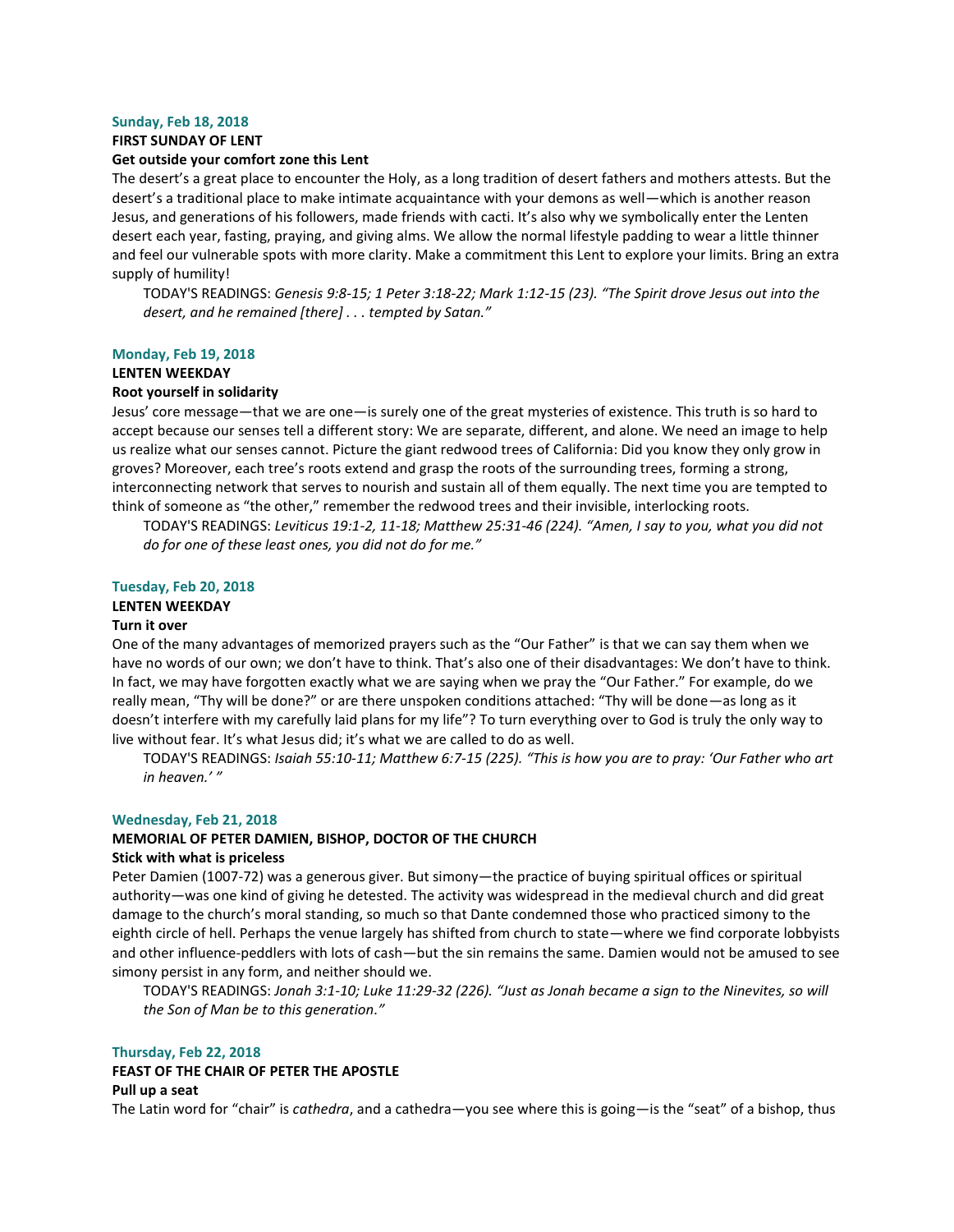making the bishop's church a *cathedral*. Today's feast, however, commemorates a particular "chair": that of Saint Peter and the authority Jesus gave him to be the primary leader of the early church. Peter was martyred in Rome, and so the "see" (*sedes*—"a place to sit") of Peter became the Holy See, the seat of the pope as the first among bishops and the leader of the Roman Catholic Church. As the Liturgy of the Hours says, the Feast of the Chair of Peter the Apostle is a day to celebrate the "unity of the church founded upon that apostle."

TODAY'S READINGS: *1 Peter 5:1-4; Matthew 16:13-19 (535). "You are Peter, and upon this rock I will build my church."*

#### **Friday, Feb 23, 2018**

# **MEMORIAL OF POLYCARP, BISHOP AND MARTYR; DAY OF FAST AND ABSTINENCE Be fruitful in faith**

Polycarp died around the year 155 at the age of 87, so he was a very early Christian who lived while some of the original apostles were still alive. The apostle John appointed Polycarp bishop of the city of Smyrna (now Izmir in Turkey), where Polycarp faced many challenges during his long years in office. Christians were a persecuted minority, while most of the population still worshipped the Roman gods. During one persecution, Polycarp was captured and, even though very advanced in age, sentenced to be burned at the stake. But tradition has it that the flames would not burn him, so he was stabbed to death. His remains are entombed with honor in the church of St. Ambrose in Rome, and his long life of service to the early church is remembered each year on this day. The name Polycarp means "many fruits." May all of our lives be as fruitful!

TODAY'S READINGS: *Ezekiel 18:21-28; Matthew 5:20-26 (228). "Settle with your opponent quickly while on the way to court."*

#### **Saturday, Feb 24, 2018**

# **LENTEN WEEKDAY**

#### **Less is more**

The phrase "less is more" catches our attention because at first glance it seems illogical. How can less be more? They're opposites, and of the two, "more" is often regarded as better. But taken in a different light, the phrase makes good sense. Maybe we exercise restraint during a tense meeting with a coworker, saying only what is needed instead of saying something further in order to "win" an argument. Maybe we forgive someone who has hurt us with a lie instead of reminding them over and over that our pain is their fault. With less, we become more—more peaceful, more caring, more Christ-like.

TODAY'S READINGS: *Deuteronomy 26:16-19; Matthew 5:43-48 (229). "But I say to you, love your enemies and pray for those who persecute you."*

#### **Sunday, Feb 25, 2018 SECOND SUNDAY OF LENT**

# **By special invitation**

Who do you bring along when something special is about to happen? We know Jesus took his inner circle: Peter, James, and John. But on one particular outing, that favored grouping expanded into the Jewish equivalent of a fantasy dinner party, with Moses and Eljiah pulling up a chair. No wonder Peter was tempted to linger. And he wasn't wrong: Pitching a tent with iconic teachers of Law and Prophecy is a great idea. Be a student of religious teaching, to appreciate human boundaries. Be a student of prophecy to know when boundaries must be surpassed.

TODAY'S READINGS: *Genesis 22:1-2, 9a, 10-13, 15-18; Romans 8:31b-34; Mark 9:2-10 (26). "Let us make three tents: one for you, one for Moses, and one for Elijah."*

#### **Monday, Feb 26, 2018**

# **LENTEN WEEKDAY**

# **How do you measure up?**

In biblical times getting a fair measure of grain at the market meant that the seller had to fill to overflowing the bushel that was used, then press down and shake the grain, repeating the process until the bushel was packed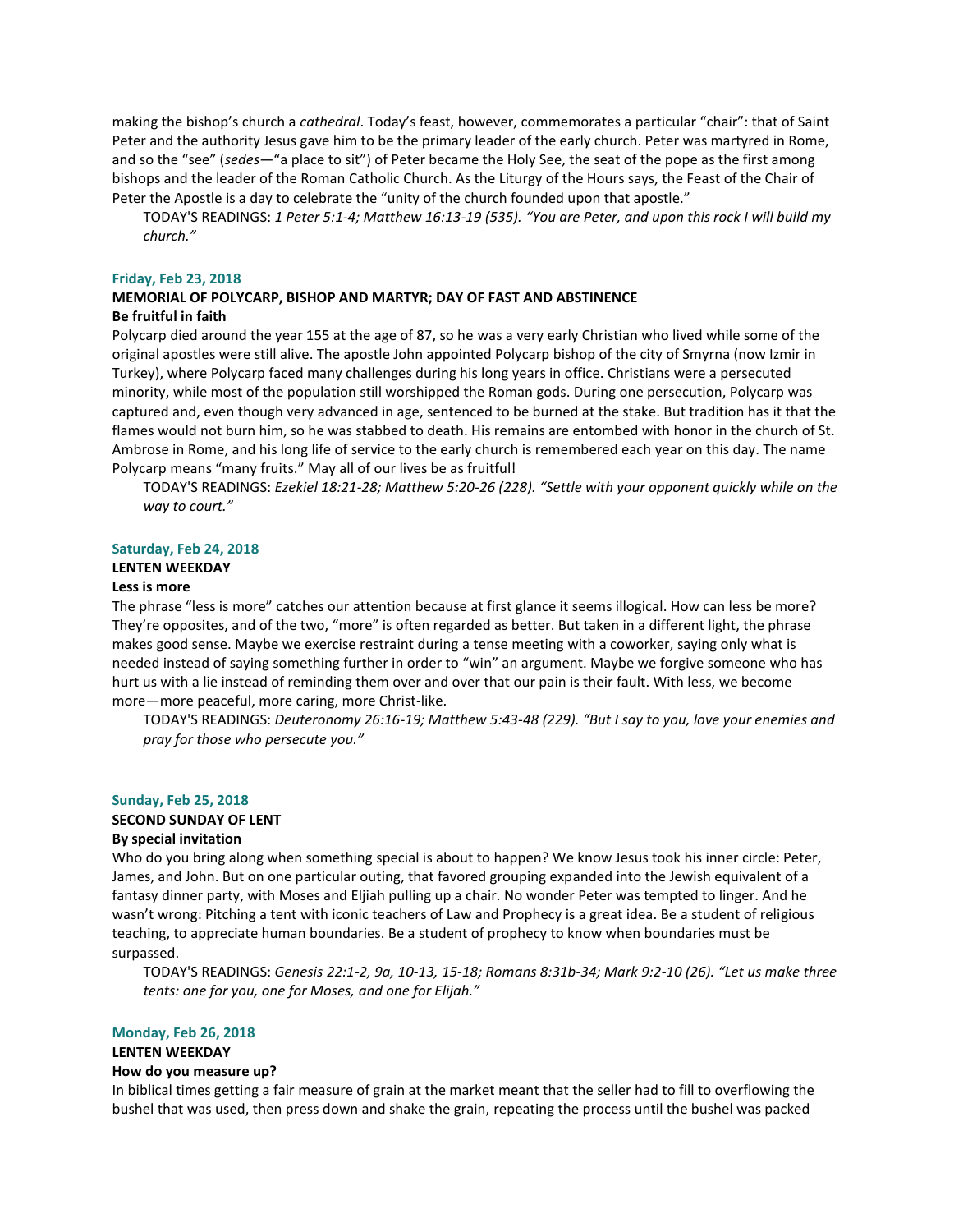tight. The amount was then poured into the hem of the buyer's garment, to be carried to its destination. Cheaters undoubtedly existed, but they would be discovered soon enough and punished. Though the technology of the marketplace has changed since biblical times, the ethical principles remain the same: Be honest in your business dealings, whether large or small. You'll sleep better at night and prosper better by day!

TODAY'S READINGS: *Daniel 9:4b-10; Luke 6:36-38 (230). "A good measure, packed together, shaken down, and overflowing, will be poured into your lap."*

#### **Tuesday, Feb 27, 2018**

# **LENTEN WEEKDAY**

# **Be a Lenten do-gooder**

Today's gospel reading from Matthew gives us Lent in a nutshell: "Make yourselves clean, cease to do evil, learn to do good." The spiritual rewards for following this Lenten regimen are great. That's why so many of us try—but, sadly, too many of us fail. Our biggest stumbling block seems to be the final step of learning to do good. It's not that we don't know how to be good; we simply fail to make doing good a consistent, regular practice. This Lent, try following these steps toward becoming a daily do-gooder: Volunteer in your parish or community, be helpful and available to family and friends, donate money to charity, act cheerful—even when you're not.

TODAY'S READINGS: *Isaiah 1:10, 16-20; Matthew 23:1-12 (231). "Make yourselves clean; cease to do evil, learn to do good."*

#### **Wednesday, Feb 28, 2018**

# **LENTEN WEEKDAY**

#### **Listen for the prophetic voice**

The Israelites knew one thing about their prophets: They spoke the true word of God whether the message was welcome or not—and frequently it wasn't, even to the point of eliminating the prophet to still the voice they didn't wish to hear. Jesus encountered opposition as well. Plenty of people—especially powerful people—wanted to get him out of the way, but he and his gospel live on. Do you hear prophetic words spoken today in our world? How are they received? How do *you* receive them?

TODAY'S READINGS: *Jeremiah 18:18-20; Matthew 20:17-28 (232). "Instruction shall not perish from the priest, nor counsel from the wise, nor the word from the prophet."*

#### **Thursday, Mar 01, 2018**

# **LENTEN WEEKDAY**

#### **Heartfelt advice**

Sometimes you have to hear messages several times before they sink in, even ones that could save your life. "Don't text and drive." "Eat healthy food." "Get enough sleep." When you do hear the messages, you might be tempted to ignore them because to act on them may be inconvenient or take away time from your other responsibilities. But in the end it's in your own best interest as well as those around you to take life-saving information to heart. That includes the many things from the rich Christian tradition. "Trust God." "Be faithful." "Love your neighbor as yourself." Which will you take to heart today?

TODAY'S READINGS: *Jeremiah 17:5-10; Luke 16:19-31 (233). "If they will not listen to Moses and the prophets, neither will they be persuaded if someone should rise from the dead."*

#### **Friday, Mar 02, 2018**

#### **LENTEN WEEKDAY; DAY OF FAST AND ABSTINENCE**

#### **Stick with the important stuff**

Remember the treasure hunts of childhood—running around and trying to find something hidden away? Sometimes the clues given were obvious and sometimes they were confusing. But what a feeling when we found what we searched for. How we live our lives gives us clues to what we treasure. Lent helps us look at those clues more clearly. What are the treasures in our hearts? Abstain from the frivolous and find what is important—the love of God.

TODAY'S READINGS: *Genesis 37:3-4, 12-13a, 17b-28a; Matthew 21:33-43, 45-46 (234). "The kingdom of God will be taken away from you and given to a people that will produce its fruit."*